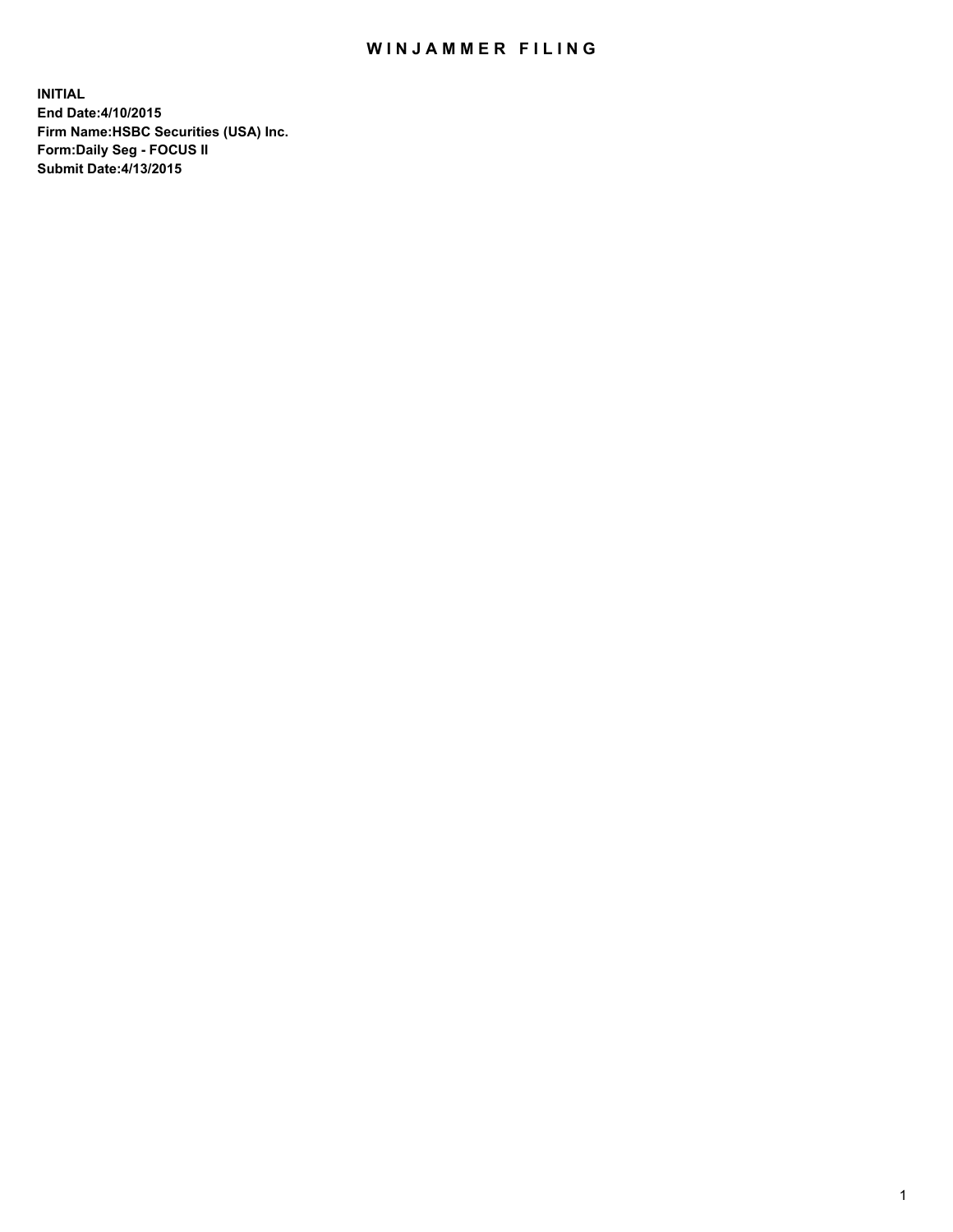## **INITIAL End Date:4/10/2015 Firm Name:HSBC Securities (USA) Inc. Form:Daily Seg - FOCUS II Submit Date:4/13/2015 Daily Segregation - Cover Page**

| Name of Company<br><b>Contact Name</b><br><b>Contact Phone Number</b><br><b>Contact Email Address</b>                                                                                                                                                                                                                         | <b>HSBC Securities (USA) Inc.</b><br><b>Steven Rrichardson</b><br>212-525-6445<br>steven.richardson@us.hsbc.com |
|-------------------------------------------------------------------------------------------------------------------------------------------------------------------------------------------------------------------------------------------------------------------------------------------------------------------------------|-----------------------------------------------------------------------------------------------------------------|
| FCM's Customer Segregated Funds Residual Interest Target (choose one):<br>a. Minimum dollar amount: ; or<br>b. Minimum percentage of customer segregated funds required:%; or<br>c. Dollar amount range between: and; or<br>d. Percentage range of customer segregated funds required between:% and%.                         | 50,000,000<br>00<br>0 <sub>0</sub>                                                                              |
| FCM's Customer Secured Amount Funds Residual Interest Target (choose one):<br>a. Minimum dollar amount: ; or<br>b. Minimum percentage of customer secured funds required:%; or<br>c. Dollar amount range between: and; or<br>d. Percentage range of customer secured funds required between:% and%.                           | 10,000,000<br>0 <sub>0</sub><br>00                                                                              |
| FCM's Cleared Swaps Customer Collateral Residual Interest Target (choose one):<br>a. Minimum dollar amount: ; or<br>b. Minimum percentage of cleared swaps customer collateral required:%; or<br>c. Dollar amount range between: and; or<br>d. Percentage range of cleared swaps customer collateral required between:% and%. | 30,000,000<br><u>00</u><br><u>00</u>                                                                            |

Attach supporting documents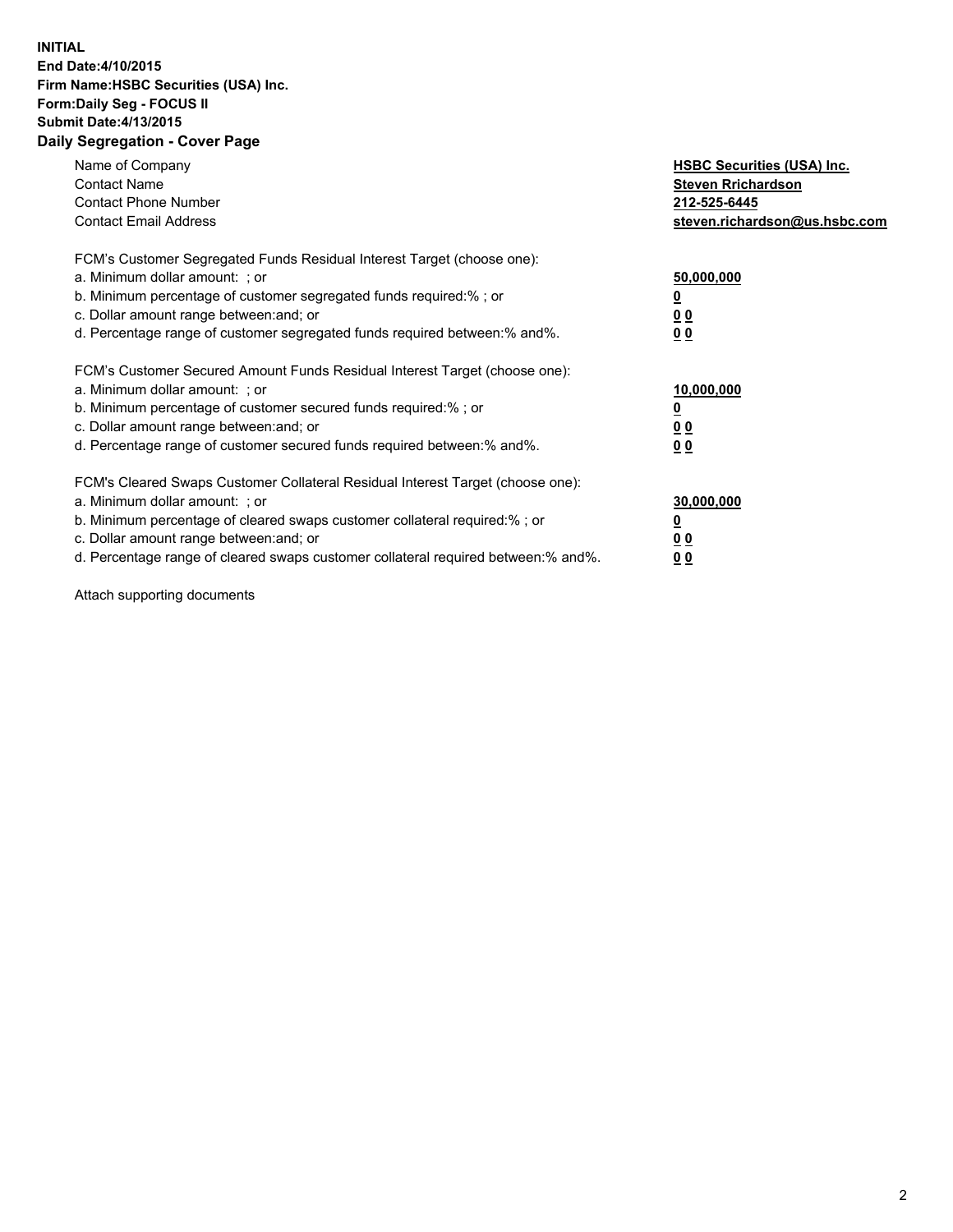**INITIAL End Date:4/10/2015 Firm Name:HSBC Securities (USA) Inc. Form:Daily Seg - FOCUS II Submit Date:4/13/2015 Daily Segregation - Secured Amounts**

Foreign Futures and Foreign Options Secured Amounts Amount required to be set aside pursuant to law, rule or regulation of a foreign government or a rule of a self-regulatory organization authorized thereunder **0** [7305] 1. Net ledger balance - Foreign Futures and Foreign Option Trading - All Customers A. Cash **119,496,793** [7315] B. Securities (at market) **31,344,858** [7317] 2. Net unrealized profit (loss) in open futures contracts traded on a foreign board of trade **25,774,882** [7325] 3. Exchange traded options a. Market value of open option contracts purchased on a foreign board of trade **0** [7335] b. Market value of open contracts granted (sold) on a foreign board of trade **0** [7337] 4. Net equity (deficit) (add lines 1. 2. and 3.) **176,616,533** [7345] 5. Account liquidating to a deficit and account with a debit balances - gross amount **367,681** [7351] Less: amount offset by customer owned securities **-348,972** [7352] **18,709** [7354] 6. Amount required to be set aside as the secured amount - Net Liquidating Equity Method (add lines 4 and 5) **176,635,242** [7355] 7. Greater of amount required to be set aside pursuant to foreign jurisdiction (above) or line 6. **176,635,241** [7360] FUNDS DEPOSITED IN SEPARATE REGULATION 30.7 ACCOUNTS 1. Cash in banks A. Banks located in the United States **30,007,494** [7500] B. Other banks qualified under Regulation 30.7 **0** [7520] **30,007,494** [7530] 2. Securities A. In safekeeping with banks located in the United States **76,344,858** [7540] B. In safekeeping with other banks qualified under Regulation 30.7 **0** [7560] **76,344,858** [7570] 3. Equities with registered futures commission merchants A. Cash **0** [7580] B. Securities **0** [7590] C. Unrealized gain (loss) on open futures contracts **0** [7600] D. Value of long option contracts **0** [7610] E. Value of short option contracts **0** [7615] **0** [7620] 4. Amounts held by clearing organizations of foreign boards of trade A. Cash **0** [7640] B. Securities **0** [7650] C. Amount due to (from) clearing organization - daily variation **0** [7660] D. Value of long option contracts **0** [7670] E. Value of short option contracts **0** [7675] **0** [7680] 5. Amounts held by members of foreign boards of trade A. Cash **65,526,167** [7700] B. Securities **0** [7710] C. Unrealized gain (loss) on open futures contracts **25,774,882** [7720] D. Value of long option contracts **0** [7730] E. Value of short option contracts **0** [7735] **91,301,049** [7740] 6. Amounts with other depositories designated by a foreign board of trade **0** [7760] 7. Segregated funds on hand **0** [7765] 8. Total funds in separate section 30.7 accounts **197,653,401** [7770] 9. Excess (deficiency) Set Aside for Secured Amount (subtract line 7 Secured Statement Page 1 from Line 8) **21,018,160** [7380] 10. Management Target Amount for Excess funds in separate section 30.7 accounts **10,000,000** [7780] 11. Excess (deficiency) funds in separate 30.7 accounts over (under) Management Target **11,018,160** [7785]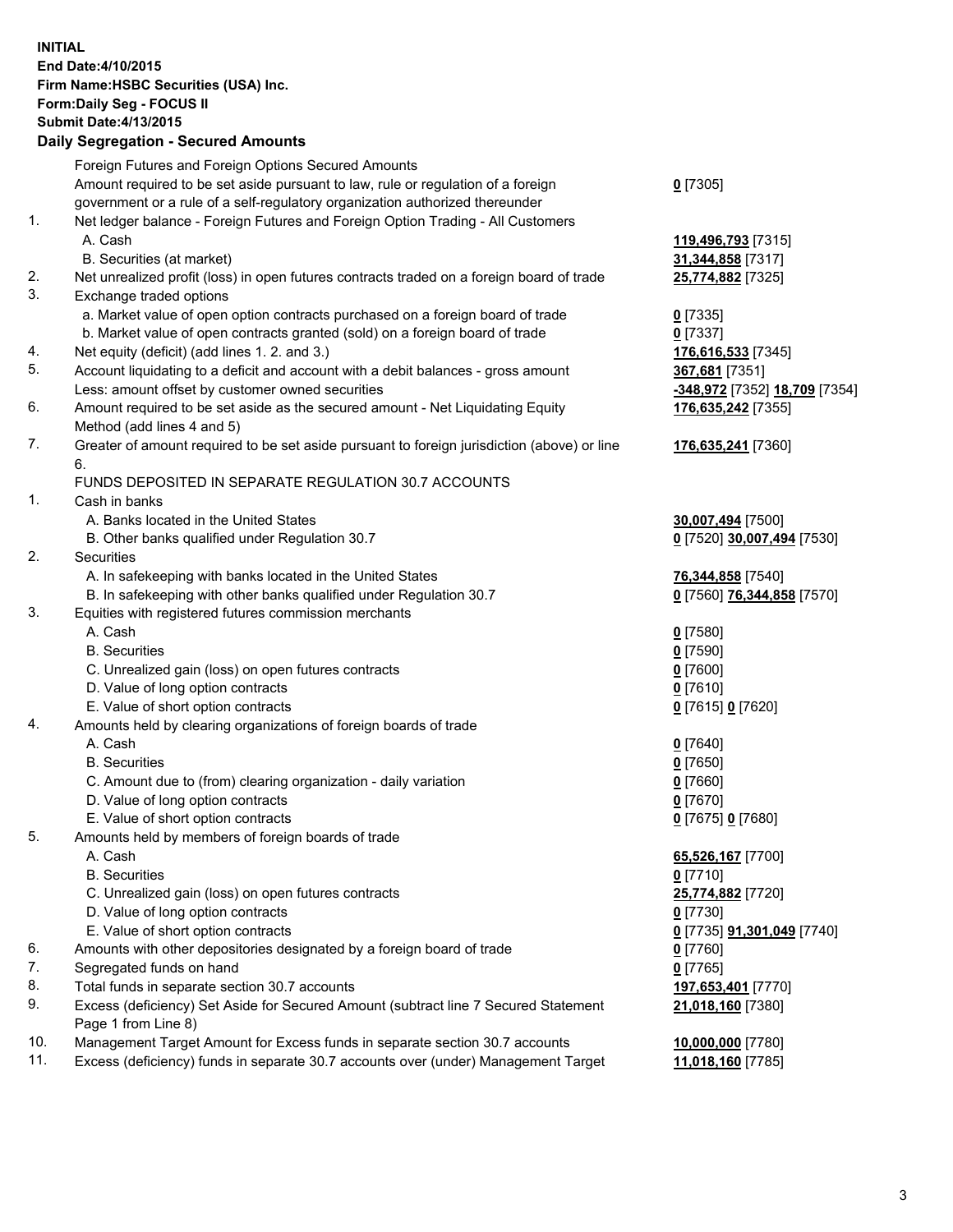| <b>INITIAL</b> | End Date: 4/10/2015<br>Firm Name: HSBC Securities (USA) Inc.<br>Form: Daily Seg - FOCUS II<br><b>Submit Date: 4/13/2015</b><br>Daily Segregation - Segregation Statement<br>SEGREGATION REQUIREMENTS(Section 4d(2) of the CEAct) |                                        |
|----------------|----------------------------------------------------------------------------------------------------------------------------------------------------------------------------------------------------------------------------------|----------------------------------------|
| 1.             | Net ledger balance                                                                                                                                                                                                               |                                        |
|                | A. Cash                                                                                                                                                                                                                          | 209,408,702 [7010]                     |
|                | B. Securities (at market)                                                                                                                                                                                                        | 628,065,444 [7020]                     |
| 2.<br>3.       | Net unrealized profit (loss) in open futures contracts traded on a contract market                                                                                                                                               | 255,057,136 [7030]                     |
|                | Exchange traded options                                                                                                                                                                                                          |                                        |
|                | A. Add market value of open option contracts purchased on a contract market<br>B. Deduct market value of open option contracts granted (sold) on a contract market                                                               | 89,870,822 [7032]<br>-6,898,249 [7033] |
| 4.             | Net equity (deficit) (add lines 1, 2 and 3)                                                                                                                                                                                      | 1,175,503,855 [7040]                   |
| 5.             | Accounts liquidating to a deficit and accounts with                                                                                                                                                                              |                                        |
|                | debit balances - gross amount                                                                                                                                                                                                    | 413,916 [7045]                         |
|                | Less: amount offset by customer securities                                                                                                                                                                                       | -413,916 [7047] 0 [7050]               |
| 6.             | Amount required to be segregated (add lines 4 and 5)                                                                                                                                                                             | 1,175,503,855 [7060]                   |
|                | FUNDS IN SEGREGATED ACCOUNTS                                                                                                                                                                                                     |                                        |
| 7.             | Deposited in segregated funds bank accounts                                                                                                                                                                                      |                                        |
|                | A. Cash                                                                                                                                                                                                                          | 13,878,680 [7070]                      |
|                | B. Securities representing investments of customers' funds (at market)                                                                                                                                                           | $0$ [7080]                             |
|                | C. Securities held for particular customers or option customers in lieu of cash (at<br>market)                                                                                                                                   | 169,904,027 [7090]                     |
| 8.             | Margins on deposit with derivatives clearing organizations of contract markets                                                                                                                                                   |                                        |
|                | A. Cash                                                                                                                                                                                                                          | 245,053,102 [7100]                     |
|                | B. Securities representing investments of customers' funds (at market)                                                                                                                                                           | 234,242,722 [7110]                     |
|                | C. Securities held for particular customers or option customers in lieu of cash (at<br>market)                                                                                                                                   | 458, 161, 417 [7120]                   |
| 9.             | Net settlement from (to) derivatives clearing organizations of contract markets                                                                                                                                                  | 19,555,555 [7130]                      |
| 10.            | Exchange traded options                                                                                                                                                                                                          |                                        |
|                | A. Value of open long option contracts                                                                                                                                                                                           | 89,870,822 [7132]                      |
|                | B. Value of open short option contracts                                                                                                                                                                                          | -6,898,249 [7133]                      |
| 11.            | Net equities with other FCMs                                                                                                                                                                                                     |                                        |
|                | A. Net liquidating equity                                                                                                                                                                                                        | 42,970,658 [7140]                      |
|                | B. Securities representing investments of customers' funds (at market)                                                                                                                                                           | 0 <sup>[7160]</sup>                    |
|                | C. Securities held for particular customers or option customers in lieu of cash (at<br>market)                                                                                                                                   | $0$ [7170]                             |
| 12.            | Segregated funds on hand                                                                                                                                                                                                         | $0$ [7150]                             |
| 13.            | Total amount in segregation (add lines 7 through 12)                                                                                                                                                                             | 1,266,738,734 [7180]                   |
| 14.            | Excess (deficiency) funds in segregation (subtract line 6 from line 13)                                                                                                                                                          | 91,234,879 [7190]                      |
| 15.            | Management Target Amount for Excess funds in segregation                                                                                                                                                                         | 50,000,000 [7194]                      |
| 16.            | Excess (deficiency) funds in segregation over (under) Management Target Amount                                                                                                                                                   | 41,234,879 [7198]                      |
|                | <b>Excess</b>                                                                                                                                                                                                                    |                                        |